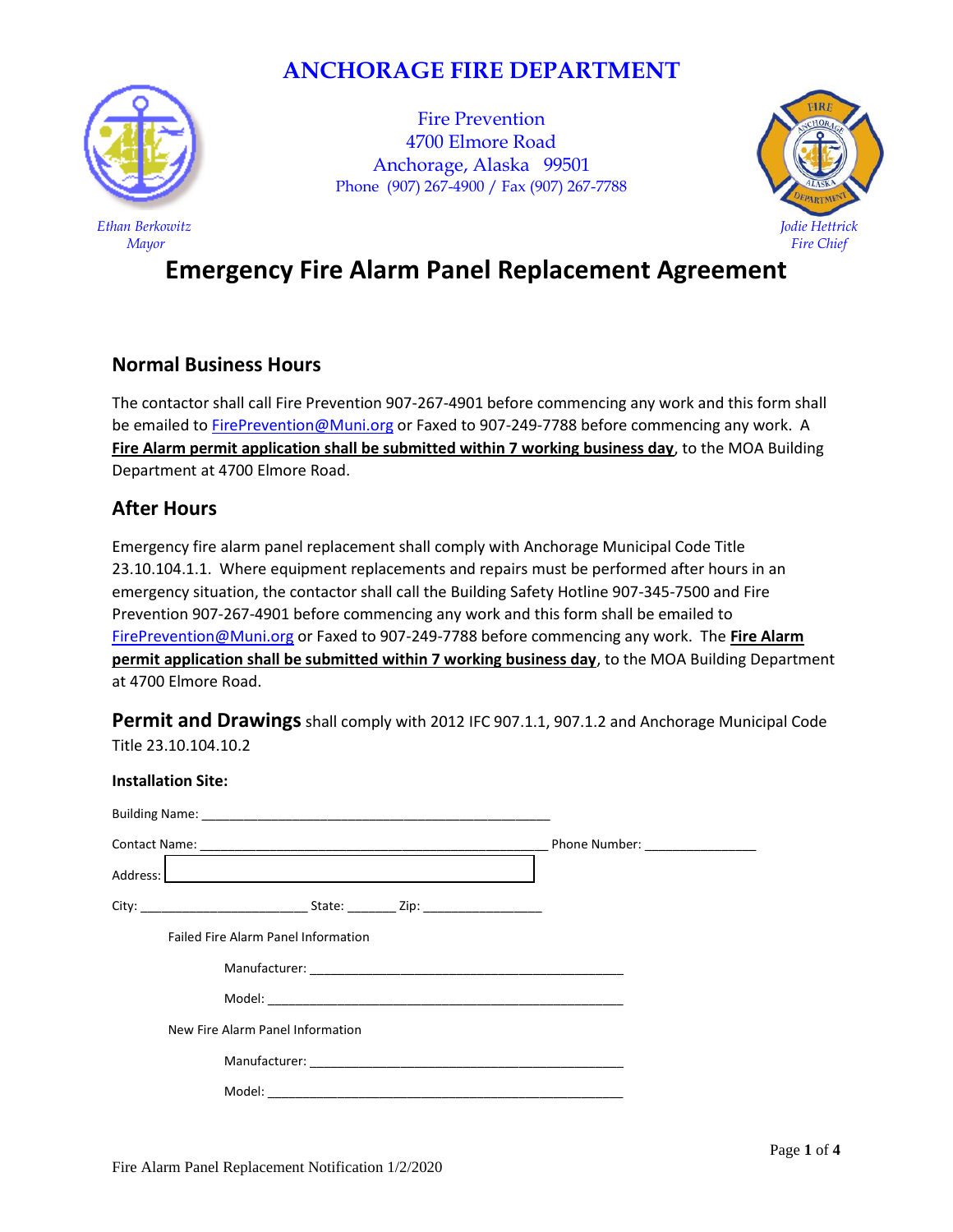#### **Building Owner:**

| Name:    |                | Phone Number: |
|----------|----------------|---------------|
| Address: |                |               |
| City:    | State:<br>Zip: |               |

#### **Contractor performing Emergency Fire Alarm Panel Replacement & Certification.**

|                                                 |  |                  | Phone Number: __________________ |  |  |
|-------------------------------------------------|--|------------------|----------------------------------|--|--|
|                                                 |  |                  |                                  |  |  |
|                                                 |  | State: Zip: Zip: |                                  |  |  |
|                                                 |  |                  |                                  |  |  |
| Municipality of Anchorage Contractors License # |  |                  |                                  |  |  |

*In compliance with this agreement, the building owner shall be required to bring the building into compliance with the 2012 International Fire Code (IFC) section 907.5.2.3 exception 1 for ADA visual coverage, provide monitoring per 2012 IFC section 907.6.5 as well as any additional code requirements. ADA Compliance or Upgrade shall be submitted for a permit and completed no later than 60 days after the date of this Emergency Fire Alarm Panel Replacement agreement.* 

### *Failure to comply with submittal requirements for a permit within 7 working days, a Notice of Permit Required shall be issued in accordance with AMC 23.10 and a daily fine up to \$500.00 per day late shall be assessed per AMC 23.10 Table 3-M #3.*

#### **Acknowledgement – Building owner or Authorized Representative**

| (Building owner) have carefully read this policy, understand its contents and acknowledge that I am responsible for compliance<br>with all Federal, State, Municipal laws and current amendments to the aforementioned codes.        |                                |  |
|--------------------------------------------------------------------------------------------------------------------------------------------------------------------------------------------------------------------------------------|--------------------------------|--|
|                                                                                                                                                                                                                                      | Date: ________________________ |  |
|                                                                                                                                                                                                                                      |                                |  |
| Acknowledgement - Fire Alarm Contractor                                                                                                                                                                                              |                                |  |
| (Fire Alarm contractor) have carefully read this policy, understand its contents and acknowledge that I am responsible for<br>compliance with all Federal, State, Municipal laws and current amendments to the aforementioned codes. |                                |  |
|                                                                                                                                                                                                                                      |                                |  |
|                                                                                                                                                                                                                                      | Phone #:                       |  |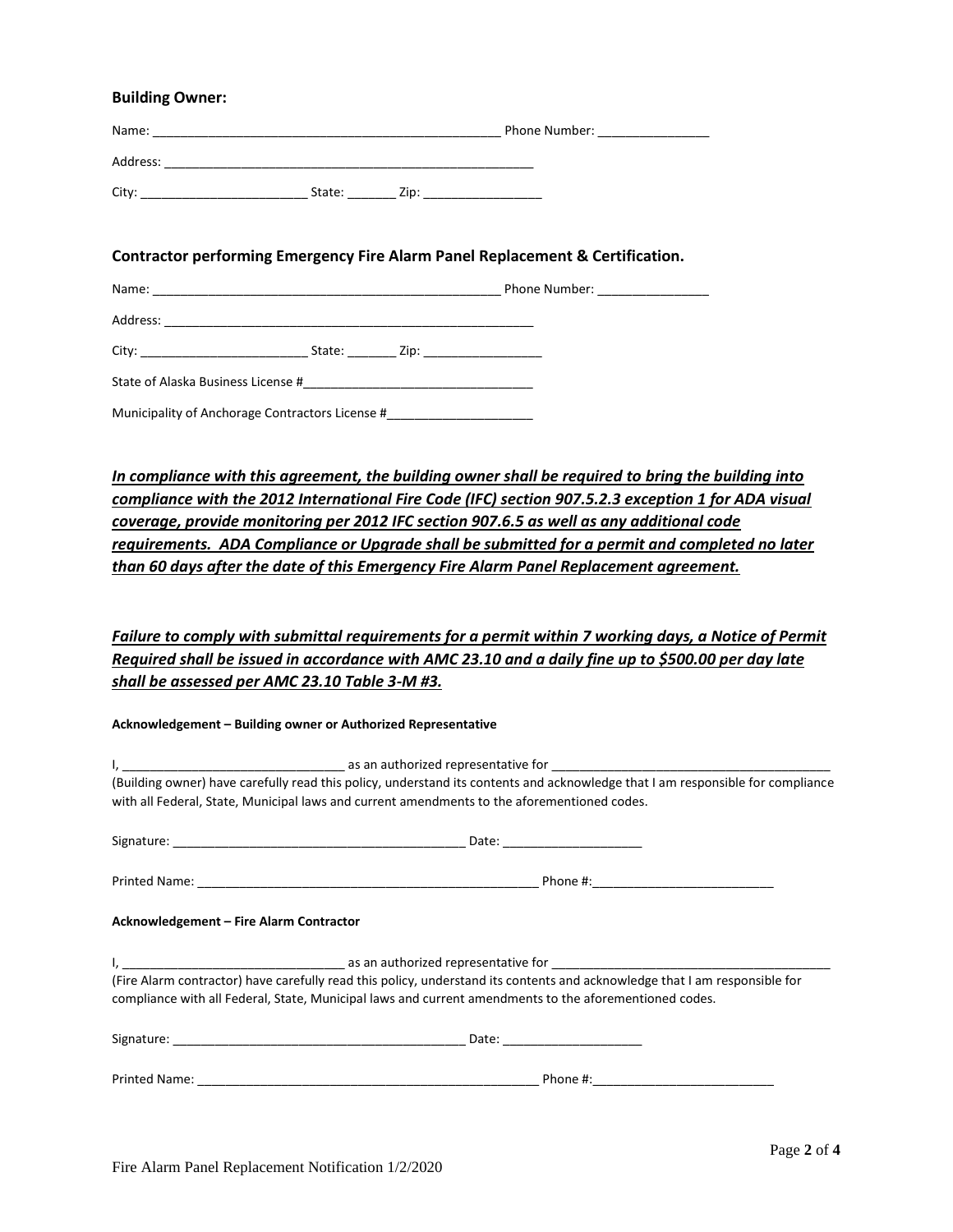#### **Definitions:**

1. **Emergency Replacement** – When the fire alarm system is out of service due to a failure of a fire alarm control unit that cannot be repaired. (Fire watch is required for the time the system is out of service)

2. **Required Replacement** – When expansion of the existing fire alarm system is required due to tenant improvement, elevator upgrade, etc., and the existing fire alarm system is not capable of supporting the required expansion

3. **Voluntary Replacement** – The replacement of an existing fire alarm control unit when the existing fire alarm system is still functioning as originally designed and installed (Not a required replacement).

#### **Where Required:**

The following is the policy of the Anchorage Fire Department when a fire alarm control unit is proposed to be replaced:

1. If the new fire alarm control unit (same manufacture and same model) is listed to be compatible with all the existing initiation, notification and control devices, no further upgrade is required.

2. If the new fire alarm control unit (manufacture and or model different) is listed to be compatible with all the existing initiation, notification and control devices, ADA upgrade required per IFC requirements.

3. If the existing devices are not listed to be compatible with the new fire alarm control unit, the fire alarm system must be brought up to current IFC/IBC code and shall meet the requirements of the reference standard NFPA 72 as a new system.

#### **Intent:**

1. Existing fire alarm control units that are failing and cannot be repaired, due to obsolescence, catastrophic failure, limited capacity, etc., must be replaced immediately in order to provide the building with a functional fire alarm system.

2. Where a required fire alarm system is out of service, a fire watch shall be required in accordance with IFC Section 901.7. Fire watch personnel and procedures shall be approved by the District Fire Inspector, and shall be in accordance with the aforementioned section.

3. Existing fire alarm systems which do not meet current building and fire codes, and are functioning as originally designed and installed, are not required to be upgraded to meet current codes. However, if these systems are out of service due to a fire alarm control unit failure, and the new fire alarm control unit is not listed to be compatible with the existing devices, the existing fire alarm system no longer functions as originally designed and installed, a code compliant fire alarm system shall be installed. Since a new upgraded fire alarm system is now required, the Anchorage Fire Department policy requires the new fire alarm system to meet current code requirements and properly notify all building occupants in the event of an emergency.

#### **Approval Process for Fire Alarm Control Unit emergency replacement**

1. Applicant shall apply for a building permit for a fire alarm control unit emergency replacement. Plans shall be provided with the permit application, or when approved, may be submitted as as-builts, to document device compatibility and locations, prior to final approval.

2. The applicant shall submit cut sheets and listing sheets to show that both the new and existing fire alarm control units are listed as compatible with the existing devices. The make and model numbers of all devices shall be included in the application package.

3. A field inspection with Anchorage Fire Department personnel (district inspector, plan reviewer, or an officer) and the applicant shall be scheduled, to verify status of the existing control unit, existing devices, and need for a fire watch.